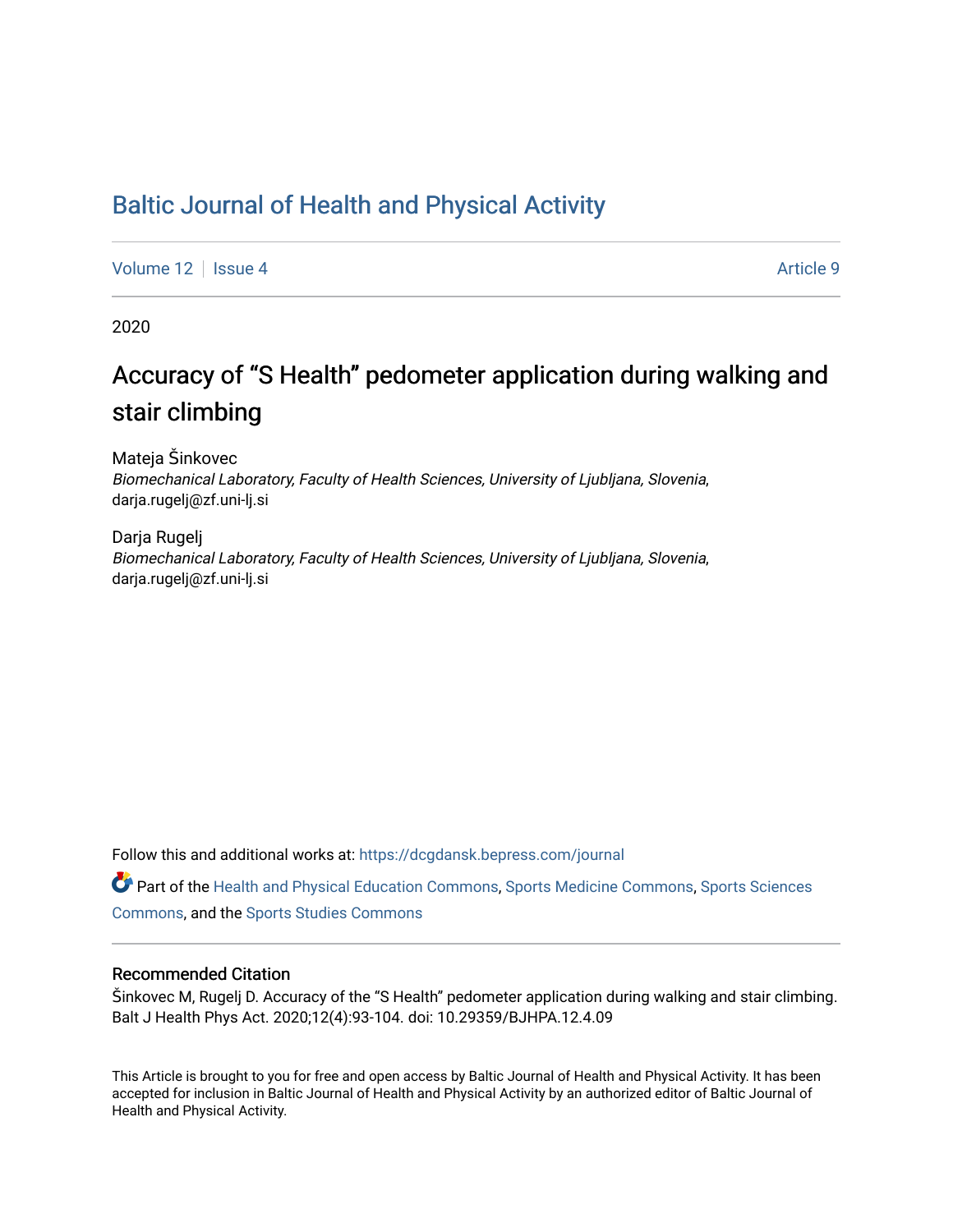# **Accuracy of the "S Health" pedometer application during walking and stair climbing**

Biomechanical Laboratory, Faculty of Health Sciences, University of Ljubljana, Slovenia

**Mateja Šinkovec ABCDEF , Darja Rugelj ACDEFG**

**Authors' Contribution:**

**A** Study Design

**B** Data Collection

**C** Statistical Analysis

**D** Data Interpretation

**E** Manuscript Preparation

**F** Literature Search

**G** Funds Collection

Г

Г

| abstract                      |                                                                                                                                                                                                                                                                                                                                                                                                                                                                                                                                                                                                                                                                                                                                                                                                                                                                           |
|-------------------------------|---------------------------------------------------------------------------------------------------------------------------------------------------------------------------------------------------------------------------------------------------------------------------------------------------------------------------------------------------------------------------------------------------------------------------------------------------------------------------------------------------------------------------------------------------------------------------------------------------------------------------------------------------------------------------------------------------------------------------------------------------------------------------------------------------------------------------------------------------------------------------|
| <b>Background:</b>            | The S Health application provides an estimate of the amount of physical activity by measuring the<br>number of steps during activities. The purpose was to assess the accuracy of step-counting with<br>different smartphones using the S Health step counting application at long and short walking distances,<br>and stair climbing.                                                                                                                                                                                                                                                                                                                                                                                                                                                                                                                                    |
| <b>Material and methods:</b>  | 26 participants (aged 28.85 $\pm$ 4.85 years) conducted three tests: 20-step test, 60-step stair test, and<br>6-minute walk test. Three smartphone models of the latest generation and two models of an earlier one<br>were assessed. The StepWatch pedometer was used as a criterion.                                                                                                                                                                                                                                                                                                                                                                                                                                                                                                                                                                                    |
| <b>Results:</b>               | Only one phone of the latest generation produced the most consistent and accurate results as compared<br>to the pedometer in the 60-step stair test and 6-minute walk test ( $r=0.840$ ), while the correlation of the<br>other four smartphones was weak, from $r=0.257$ to $r=0.482$ . Generally, the accuracy increased with<br>the increasing amount of steps in all devices and the mean absolute percentage error decreased. Errors<br>ranged between 5.8 and 56.9% for the 20-step test, 1.9-22.4% for the 60-step stair test, and 1.1-17.8%<br>for the 6-minute walk test.                                                                                                                                                                                                                                                                                        |
| <b>Conclusions:</b>           | The results suggest that accuracy of smart-phones increase with increased number of<br>steps and correspond to newer model.                                                                                                                                                                                                                                                                                                                                                                                                                                                                                                                                                                                                                                                                                                                                               |
| Key words:                    | measurement, agreement, walking, wearable technology, step-counting.                                                                                                                                                                                                                                                                                                                                                                                                                                                                                                                                                                                                                                                                                                                                                                                                      |
| article details               |                                                                                                                                                                                                                                                                                                                                                                                                                                                                                                                                                                                                                                                                                                                                                                                                                                                                           |
| Article statistics:           | Word count: 4,777; Tables: 3; Figures: 1; References: 33<br>Received: May 2020; Accepted: December 2020; Published: December 2020                                                                                                                                                                                                                                                                                                                                                                                                                                                                                                                                                                                                                                                                                                                                         |
|                               | Full-text PDF: http://www.balticsportscience.com                                                                                                                                                                                                                                                                                                                                                                                                                                                                                                                                                                                                                                                                                                                                                                                                                          |
| Copyright                     | © Gdansk University of Physical Education and Sport, Poland                                                                                                                                                                                                                                                                                                                                                                                                                                                                                                                                                                                                                                                                                                                                                                                                               |
|                               | Indexation: Celdes, Clarivate Analytics Emerging Sources Citation Index (ESCI), CNKI Scholar (China National Knowledge<br>Infrastructure), CNPIEC, De Gruyter - IBR (International Bibliography of Reviews of Scholarly Literature in<br>the Humanities and Social Sciences), De Gruyter - IBZ (International Bibliography of Periodical Literature<br>in the Humanities and Social Sciences), DOAJ, EBSCO - Central & Eastern European Academic Source, EBSCO<br>- SPORTDiscus, EBSCO Discovery Service, Google Scholar, Index Copernicus, J-Gate, Naviga (Softweco, Primo<br>Central (ExLibris), ProQuest - Family Health, ProQuest - Health & Medical Complete, ProQuest - Illustrata: Health<br>Sciences, ProQuest - Nursing & Allied Health Source, Summon (Serials Solutions/ProQuest, TDOne (TDNet), Ulrich's<br>Periodicals Directory/ulrichsweb, WorldCat (OCLC) |
| <b>Funding:</b>               | The research was partially supported by the Slovenian Research Agency (research core funding No. P3-0388).                                                                                                                                                                                                                                                                                                                                                                                                                                                                                                                                                                                                                                                                                                                                                                |
| <b>Conflict of interests:</b> | Authors have declared that no competing interest exists.                                                                                                                                                                                                                                                                                                                                                                                                                                                                                                                                                                                                                                                                                                                                                                                                                  |
| <b>Corresponding author:</b>  | Darja Rugelj, Biomechanical Laboratory, Faculty of Health Sciences, University of Ljubljana, Zdravstvena pot 5<br>Ljubljana 1000, Slovenia; e-mail: darja.rugelj@zf.uni-lj.si                                                                                                                                                                                                                                                                                                                                                                                                                                                                                                                                                                                                                                                                                             |
| <b>Open Access License:</b>   | This is an open access article distributed under the terms of the Creative Commons Attribution-Non-Commercial-No-<br>Derivatives 4.0 International (https://creativecommons.org/licenses/by-nc-nd/4.0/), which permits use, distribution<br>and reproduction in any medium, provided the original work is properly cited, the use is non-commercial and is<br>otherwise in compliance with the license.                                                                                                                                                                                                                                                                                                                                                                                                                                                                   |

www.balticsportscience.com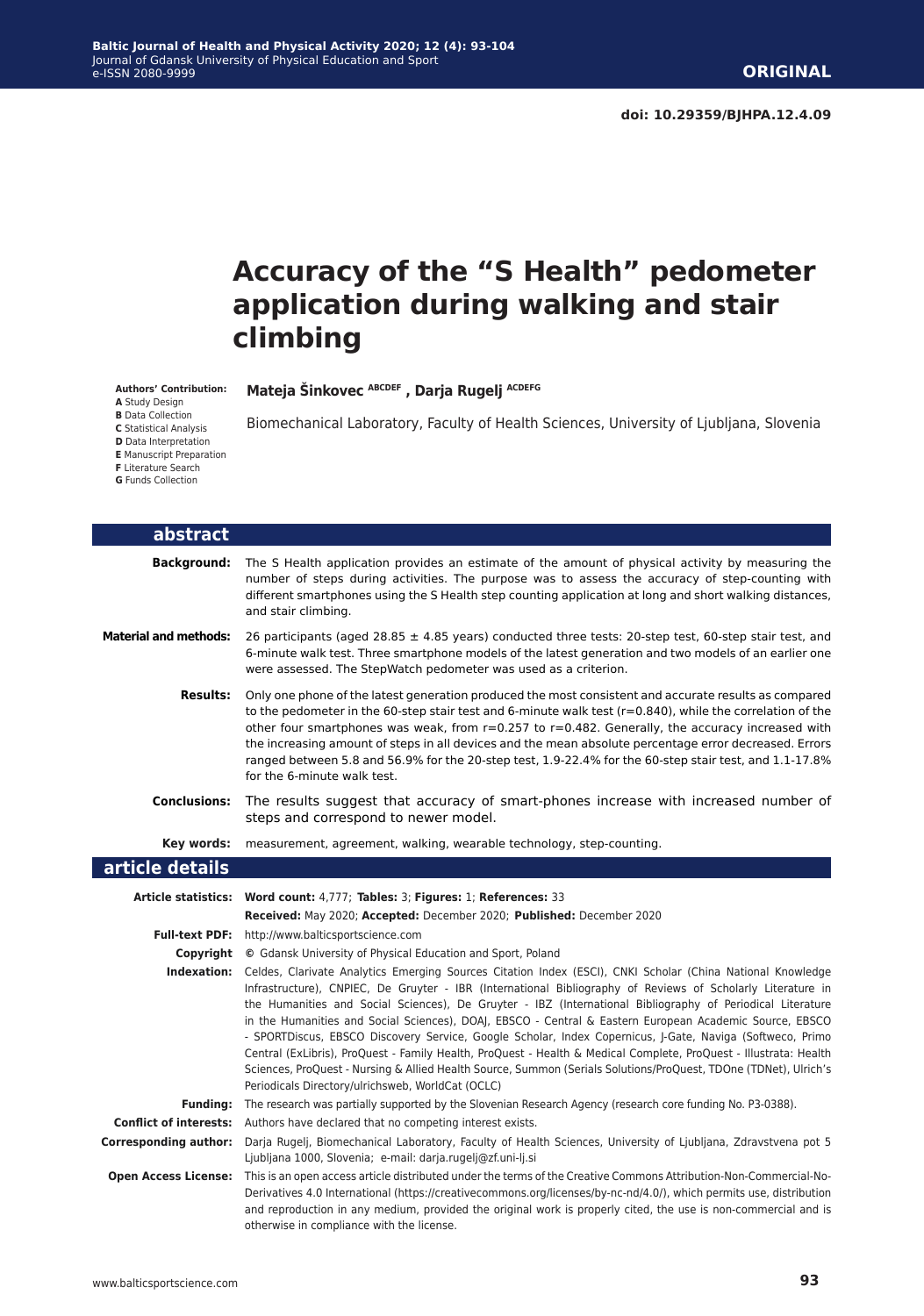## **introduction**

Physical inactivity and sedentary lifestyle have been associated with numerous health conditions and their influence on people's well-being and health indices. It is also responsible for a substantial economic burden; therefore, the promotion of regular physical activity (PA) is essential [1]. The guidelines for the amount of physical activity of the American College of Sports Medicine recommend a minimum of 150 to 300 minutes of moderate-intensity physical activity, or 75 to 150 minutes of vigorous activity weekly, for the maintenance of the musculoskeletal and cardiovascular systems [2, 3]. To estimate the degree of PA, counting daily steps is a readily accessible method to monitor and set PA goals. Recent evidence supports an inverse dose-response relationship of daily steps with health outcomes [4]. Since the use of smartphones is increasingly widespread among younger as well as older populations, their use for PA self-monitoring is continuously increasing. Subjective evaluation of PA levels [5] could thus be upgraded with the monitoring of PA with smartphones.

However, it is not evident whether accuracy of the smart-phone technology is already sufficient also for the purposes of research that requires precise collection of real-time PA for longer periods of time [6] and in different occupational and environmental conditions.

Several mobile phone application techniques were identified that have the potential to foster physical activity [7]. Their advantage is the complete hardware and software for creating an independent PA tracking system [8]. If accurate enough, the applications might be used also for research data collection when longer time periods are required. The practical advantage of the smartphones is also that the data are collected and processed simultaneously, which enables easier data collection as compared to the more specific measurement systems like pedometers or accelerometers.

Several features influence the accuracy of the estimate of PA via counting steps with smartphones and their applications. The most important being the walking speed or the type of physical activity, and secondly the way the smartphone is being carried. Major and Alford [9] reported very high consistency of step counts with an iPhone and a hand-held counter and StepWatch pedometer during self-selected or fast walking speed. However, it decreased when participants walked at low speed. The absolute percentage error of the phone was 8%, 4%, and 21%, at self-selected, fast and slow walking speeds, respectively. The effect of walking speed on the accuracy of counting steps with smartphones was also studied using treadmills [10–14]. All findings showed that the accuracy of phones and step counting devices decrease at fast and very slow walking speeds [10–14].

The way the phone is carried during self-selected walking speed does not affect the results. They were comparable when the phone was carried in a backpack or a handbag [15] or in the chest or pants pocket [16], indicating that the phone need not be carried in a back trouser pocket, as previously suggested [15]; therefore, people can carry them in whichever way they are accustomed to [8].

The accuracy of step counts by smartphones was reported in a series of research reports in which Apple phones were assessed [10–12]. The results have shown that the iPhone application for counting steps was inaccurate when compared to the results of a handheld counter and StepWatch pedometer. The correlations were weak and insignificant, except for one model (iPhone 3G carried in the pocket at a pace of 107 m/min [11]. There are numerous other applications with pedometer characteristics (some of the most popular applications in Google Play are Step Tracker – Pedometer Free & Calorie Tracker, Pedometer-Step Counter & Daily Health Tracker, Pedometer – Step Counter Free & Calorie Burner). Reports indicate that their measuring results are invalid and unreliable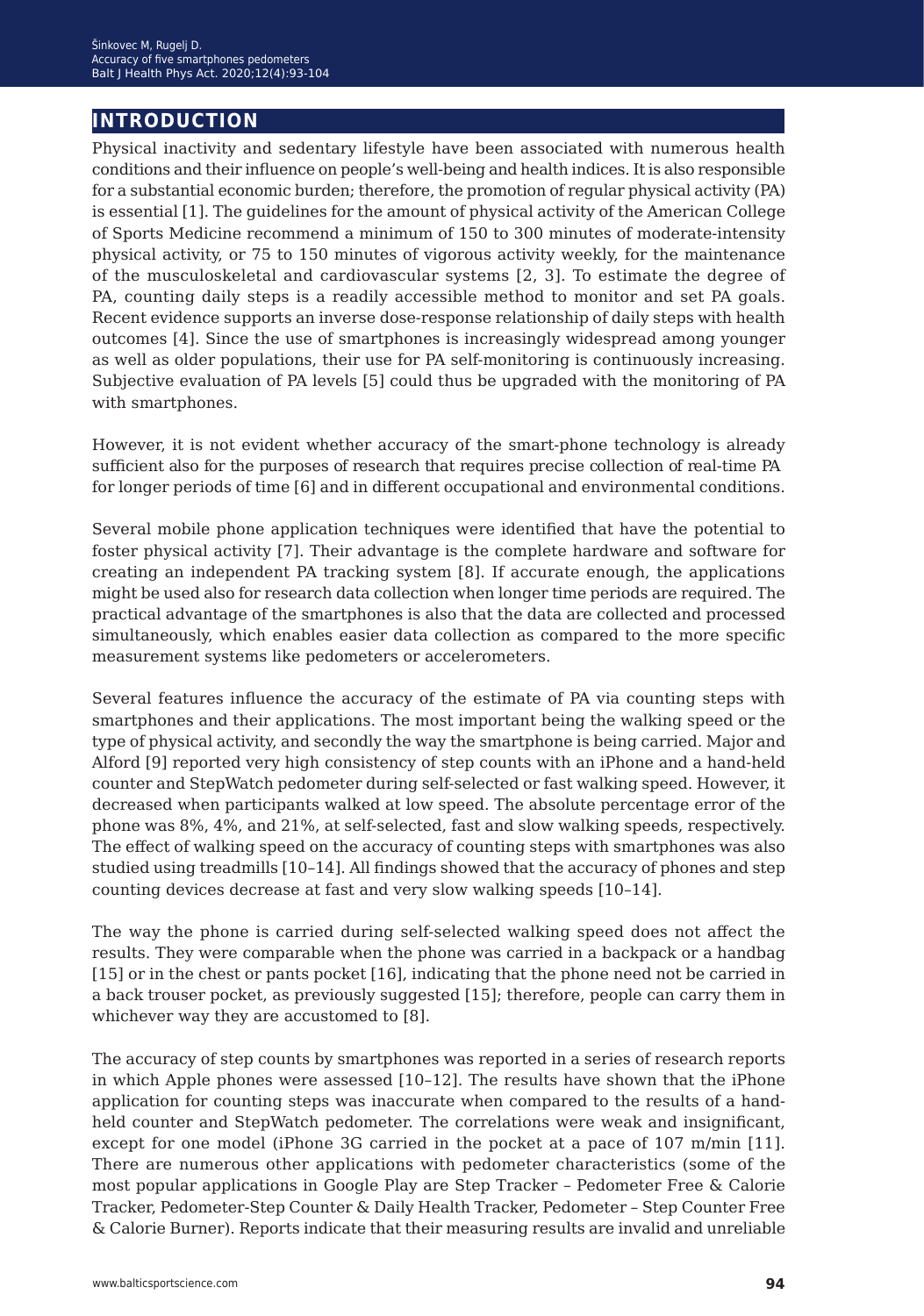[13, 17]. There have been few published reports that included the S Health application. Johnson et al. [14] described the influence of different ways of carrying a phone with an Android operating system on the results of the number of steps and compared them to the results obtained with a pedometer. The results were more accurate at a self-selected walking speed than at the speed of 2.24 m/s, as tested on the treadmill. At the time of the research, the phone was within a higher price range [14]. Recently Beltran-Carrillo et al. [18] tested the validity of two Samsung smartphones with the S Health application during walking and running and placed phones in three different locations (waist, arm, hand). The results depend on the smartphone model, body location, and the type of gait. Acceptable validity was found only when the phone was placed on the waist when walking and when placed on the arm during the running trial [18].

For successful estimates of PA, several consecutive daily measurements are required. Kocherginsky et al. [19] reported that reliable estimate of a persons' PA is the average of three to seven consecutive days for older adults when accelerometers are used. For this reason, the smartphone is a very practical platform. However, everyday activities also include short or very short bursts of activity such as office work, and they also include travelling by bus, and driving a car. In an earlier study, Ebara et al. [20] assessed different models of phones with the same Android operating system during office work, travelling on a bus, and driving a car. The results were diverse and inaccurate, with weak correlations between phones and the pedometer, ranging from  $r = 0.443$  to 0.504. Falsepositive results were also reported during non-walking activities [21].

Due to the technological progress and applications updates, the data collecting methods are continually changing. Therefore, the purpose of the present report was to determine the accuracy of the step counts using S Health application version 6.1.0.047 with five smartphones, four Samsung phones, and one Huawei phone with reference to the criterion measurements obtained with pedometers. Three different walking conditions were assessed: self-selected walking speed at short and long walking distances and climbing and descending stairs. This study upgrades the data obtained by two previous studies [14,18] and differs in several features. First: five phone models were evaluated (Johnson et al. [14] one phone and Beltran-Carrillo et al. [18] two phones). Second: a newer version (6.1.0.047) of S Health application was used (Johnson et al. [14] used 2.0.0.009 version and Beltran-Carrillo et al. [18] version 5.7.1.0003). Third: different functional walking tasks were performed (short and long distances and stair climbing). Fourth: the number of participants was larger (twenty-six) as compared to the previous report (Beltran-Carrillo et al. [18] sixteen). We hypothesised that the updated S Health pedometer application is accurate on different Samsung smartphones models in different walking tasks.

## **material and methods**

#### **Participants**

A convenient sample of 26 adults participated in the research, 15 women and 11 men, with the mean age of 28.9  $\pm$  4.9 years. Their average height was 167.5  $\pm$  5.6 cm; their average weight was 64.5  $\pm$  11.7 kg. The average body mass index was 22.9 kg/m<sup>2</sup> $\pm$  3.05 kg/m². The inclusion criteria were young adults, capable of PA, with no walking aids, not pregnant, without any musculoskeletal or cardiovascular problems, and not taking any type of medication that could influence walking [9, 10]. The health status was assessed with the Physical Activity Readiness Questionnaire (PAR-Q) [22], which is a specific and sensitive measuring tool used for medical purposes [23]. In the case of just one positive answer, that person was excluded [14].They were dressed in light, comfortable clothing and footwear with no high heels that could influence the walking pattern. Prior to te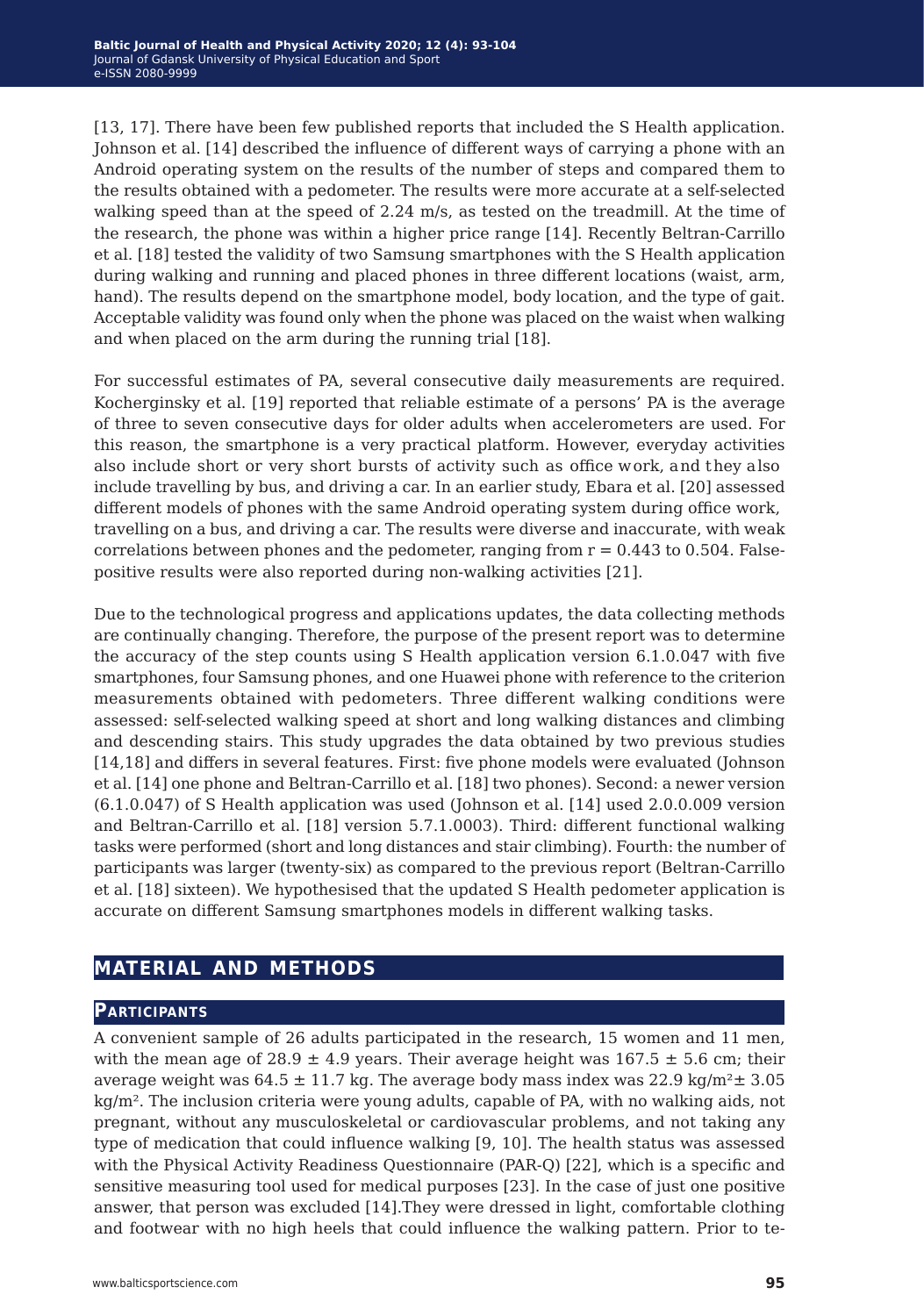sting, the participants were familiarised with the purpose and procedures of the testing, and they signed informed consent. The research was approved by the Slovenian National Medical Ethics Committee (number: 0120-592/2018/5).

#### **Instrumentation**

For counting steps, we used a StepWatch™ (Cyma, Mountlake Terrace, WA, USA) pedometer located on the right ankle as a criterion measure and a hand-held counter Voltcraft (USA) as a validity test for StepWatch™. The validity of the StepWatch was determined with a 20-step test and a 60-stair climbing tests with a hand-held counter. The results of the 20-step test showed that the absolute percentage error of the pedometer in relation to the hand-held counter was 2.1% and 2.3% for the 60-stair climbing test. A value below five per cent meant an acceptable error [9, 13, 15].

We used five smartphones: at the time, the latest model Samsung Galaxy S9 (hereinafter phone "A"), two relatively recent models: Samsung Galaxy A7 (2018 DUAL SIM) (phone "B"), Samsung Galaxy J4+ (2018 DUAL SIM) (phone "C"), and two smartphones of a somewhat older generation: Samsung Galaxy A5 (2016) (phone "D") and Huawei P9 lite (2016) (phone "E"). The S Health application, version 6.1.0.047, was installed on all smartphones. All further application updates were declined to keep the same version of the application on all phones during the time of testing. The icon of the application was installed on the home screen of the smartphone, as previously described by Johnson et al. [14].

#### **Procedure**

The pedometer was placed on an ankle, and its sensitivity was set up to normal [11]. The S Health application was restarted for all the smartphones before the beginning of testing, and all the settings in the devices were set to zero [15]. For every participant before each test all five phones were, in no particular order, placed into a sports belt bag fixed at the hip-height and in the midline of the right thigh. They were placed with their long axes horizontal and their short axes vertical. Recording of steps began one minute after the belt bag was gently attached to the participant's hip, and when StepWatch was activated [9]. After the completion of each testing session, the phones were carefully taken out of the bag, and the step-counting was stopped, followed by data transfer from the pedometer to the computer.

The participants completed all the tests on one occasion [9]. Before the beginning, they performed a five-minute warm-up that included five repetitions of stretching exercises for the eight main muscle groups of the lower limbs and body, and three minutes of slow running on a running track. After a ten-minute rest, the bag with the phones and the pedometer were attached, and the data-recording began. During testing, they walked with a self-selected walking speed [9] with none of the artificial speed limitations that are common in walking on the running track or when walking with the help of another person [24]. Between tests, the participants had a two-minute rest.

#### **Assessment protocol**

The 20-step test and 60-stair climbing test were used to establish the validity of the pedometer for the two different walking conditions. The recordings of the pedometer were then used as a criterion for the calculation of accuracy of the smartphones data. This procedure was previously validated by Orr et al. [13]. An error exceeding five per cent (one step) was regarded as unacceptable [13].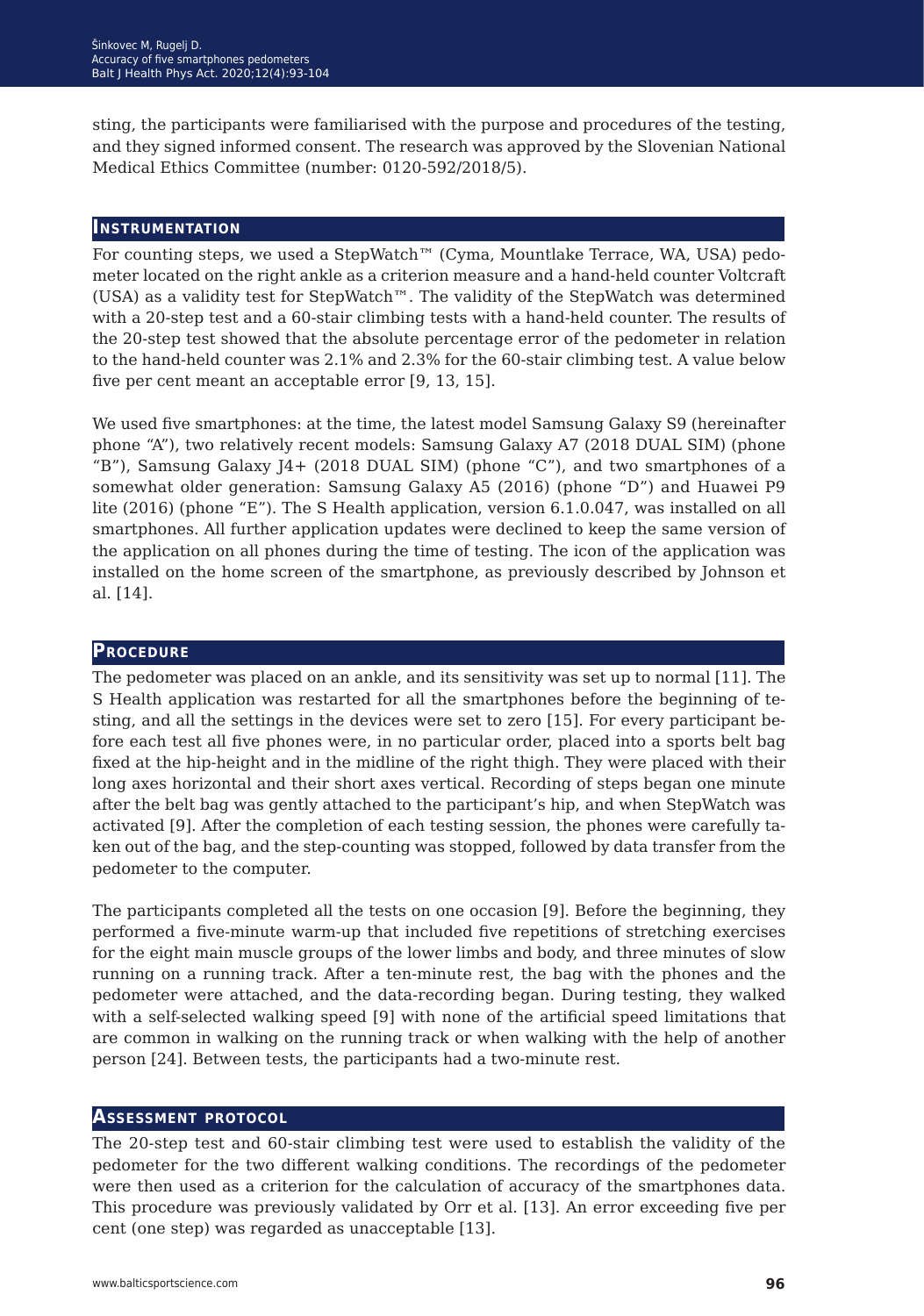The 60-stair climbing test included 120 steps (60 going up and 60 going down) without skipping stairs or stepping on one stair with both feet at the same time, as previously described by Orr et al. [13]. The researcher counted them simultaneously with a handheld counter. An error exceeding five per cent (six steps) was regarded as unacceptable.

The 6-minute walk test is designed to measures the distance the individual can make in six minutes and is mostly used in rehabilitation for the assessment of mobility-impaired patients [25]. The test is valid, reliable, and can be used to track changes after treatment [26]. However, we used it as a time frame for measuring the number of steps with the described devices. The test was executed on a 400 m running track. For all three tests, the number of steps was measured and recorded.

#### **Statistical analysis**

For statistical analyses, SPSS 26.0 (Statistical Package for the Social Sciences, Inc., Chicago, Illinois, USA) was used. A series of analytic methods for accuracy and agreement were used [27]. A Shapiro-Wilk test was used to determine the normality of data distribution, while Spearman's rank correlation coefficient was used to calculate the correlation  $\Box$ between the results. To establish accuracy, a Mean Absolute Percentage Error (MAPE) was calculated; to determine the direction of error, Mean Percentage Error (MPE) was calculated. To assess the agreement, a one-sample Wilcoxon Signed Rank Test followed by the graphical presentation of the results with the Bland-Altman plots was used [28]. For easier comparison between the pedometer stride counts and phones step counts, the results recorded with a pedometer were multiplied by two. The limit of the alpha error was set to  $p \leq 0.05$ .

#### **results**

The Shapiro-Wilk calculations showed that the distribution of data was not normal; therefore, we used Spearman's rank correlation coefficient for further analysis.

#### **20-step test**

The number of steps during the 20-step test were also recorded by the five smart-phones. The detailed results are presented in Table 1. The most accurate value was recorded by phone A, with MAPE 5.79%. The MPE indicated that all devices underestimated the number of steps (Table 1). At the 20-step test, some smartphones even recorded a zero value. On average, 26.2% of the recordings were zero. The exception was Phone A, which did not once record a zero value in all 26 trials.

Table 1. The descriptive statistics for the results of the 20-step test for the pedometer and five smartphones, together with the mean absolute percentage error and mean percentage error

| Instrument | Average no. of steps<br>(SD) | Min-max  | MAPE $(%)$ | MPE (%) |
|------------|------------------------------|----------|------------|---------|
| P*         | 19.6(0.8)                    | 18-20    |            |         |
| A          | 18.5(0.9)                    | 15-20    | 5.8        | 5.4     |
| B          | 12.3(8.7)                    | $0 - 22$ | 39.6       | 37.1    |
| C          | 11.6(9.2)                    | $0 - 25$ | 32.1       | 30.8    |
| D          | 13.5(7.8)                    | $0 - 21$ | 44.5       | 40.6    |
| Е          | 9(9.4)                       | $0 - 25$ | 56.9       | 54.2    |

 $IP*$  = StepWatch pedometer multiplied by 2, A = Samsung Galaxy S9, B = Samsung Galaxy A7, C = Samsung Galaxy J4+, D = Samsung Galaxy A5, E = Huawei P9 lite, MAPE = mean absolute percentage error, MPE = mean percentage error.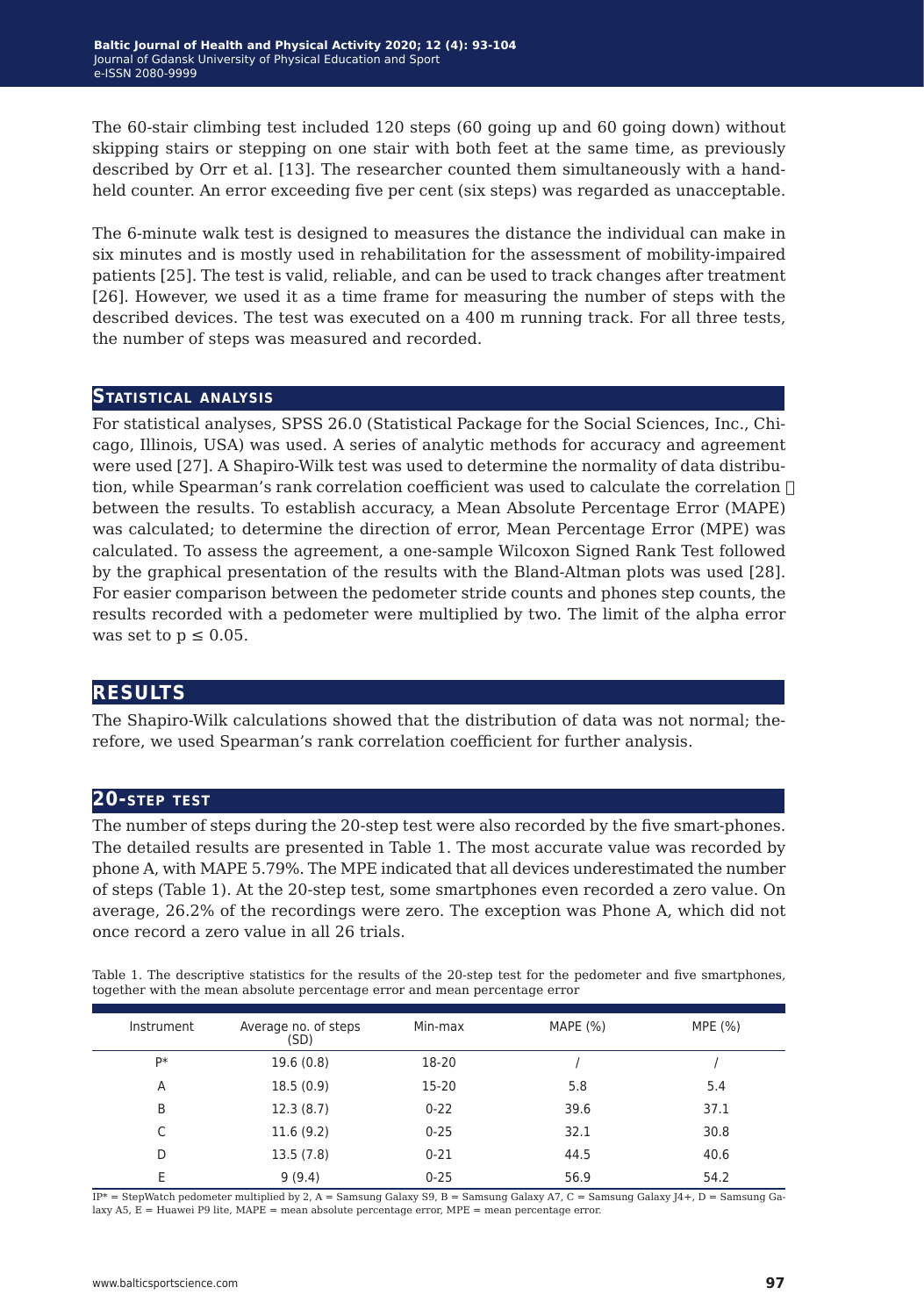#### **60-stair climbing test**

The descriptive statistics of the 60-stair climbing test for all five smartphones are given in Table 2. The table includes the average values, and the minimum and the maximum number of steps, recorded with the smartphones. The accuracy of the results obtained with the phones as compared with the results of a pedometer showed that only Phone A exhibited the mean absolute percentage error of less than five per cent ( $MAPE = 1.9\%$ ). The MPE indicated that, except Phone A, all other devices underestimated the number of steps (Table 2). A zero value was recorded during the stair-climbing test in 3.8% of the cases, twice by Phone D and three times by Phone E, both of the earlier (2016) generation.

| Table 2: The descriptive statistics for the results of the stair climbing test for a hand-held counter, a pedometer |
|---------------------------------------------------------------------------------------------------------------------|
| and five smartphones together with the mean absolute percentage error and mean percentage error                     |

| Instrument | Average no. of steps<br>(SD) | Min-max   | MAPE $(\% )$ | MPE (%) |
|------------|------------------------------|-----------|--------------|---------|
| <b>D</b> * | 141.4 (4.7)                  | 132-154   |              |         |
| A          | 140.4 (7.2)                  | 132-167   | 1.9          | 0.8     |
| B          | 127.5(12.5)                  | 110-160   | 11.1         | 9.9     |
|            | 126.4 (12.3)                 | 108-149   | 21.1         | 18.9    |
| D          | 115.1 (37.9)                 | $0 - 168$ | 11.3         | 10.6    |
| E          | 111.2 (42.8)                 | $0 - 156$ | 22.4         | 21.5    |

 $\overline{P^*}$  = StepWatch pedometer multiplied by 2, A = Samsung Galaxy S9, B = Samsung Galaxy A7, C = Samsung Galaxy J4+, D = Samsung Galaxy A5, E = Huawei P9 lite, MAPE = mean average absolute percentage error, MPE = mean percentage error.

The mean differences between smartphones and the pedometer during the stair climbing test ranged from 1.1 (Phone A) to 30.2 steps (Phone E). The differences as assessed by Wilcoxon Signed Rank Test were significant  $(p < 0.001)$ .

#### **6-minute walk test**

The descriptive statistics of the 6-minute walk test results are presented in Table 3. It includes the average values of the recorded steps and their minimum and the maximum values, as recorded with the smartphones and pedometer. The correlation coefficients between the pedometer and the smartphones varied from the minimum of 0.418 to the maximum of 0.980. The accuracy of results gathered by the phones, compared with the results of the pedometer as expressed with the MAPE, showed that Phone A was the most accurate one, with the error being 1.1%. The MPE indicated that three devices slightly overestimated the number of steps and one device underestimated the number of steps (Table 3). The value zero was never recorded during the 6-minute walk test by any of the phones.

Table 3: The descriptive statistics of the 6-minute walking test results for a pedometer and all five smartphones, along with their correlation with the values of the pedometer and the mean absolute percentage error and mean percentage error

| Instrument | Average no. of steps<br>(SD) | Min-max | Spearman's r | р        | MAPE $(%)$ | MPE $(%)$ |
|------------|------------------------------|---------|--------------|----------|------------|-----------|
| <b>D</b> * | 567.9 (55.7)                 | 422-652 |              |          |            |           |
| A          | 566.1 (55.7)                 | 415-649 | 0.980        | $0.001*$ | 1.1        | 0.3       |
| B          | 571.5 (82.8)                 | 310-704 | 0.448        | $0.022*$ | 8.5        | $-1.5$    |
| C          | 583.5 (68.9)                 | 439-738 | 0.482        | $0.013*$ | 7.6        | $-4.3$    |
| D          | 587.1 (67.6)                 | 436-750 | 0.469        | $0.016*$ | 7.6        | $-3.6$    |
| E          | 499.4 (141.0)                | 180-698 | 0.418        | $0.013*$ | 17.8       | 11.5      |

 $\overline{P^*}$  = StepWatch pedometer multiplied by 2, A = Samsung Galaxy S9, B = Samsung Galaxy A7, C = Samsung Galaxy J4+, D = Samsung Galaxy A5, E = Huawei P9 lite, MAPE = mean absolute percentage error, MPE = mean percentage error, \*statistically significant values  $p \le 0.05$ .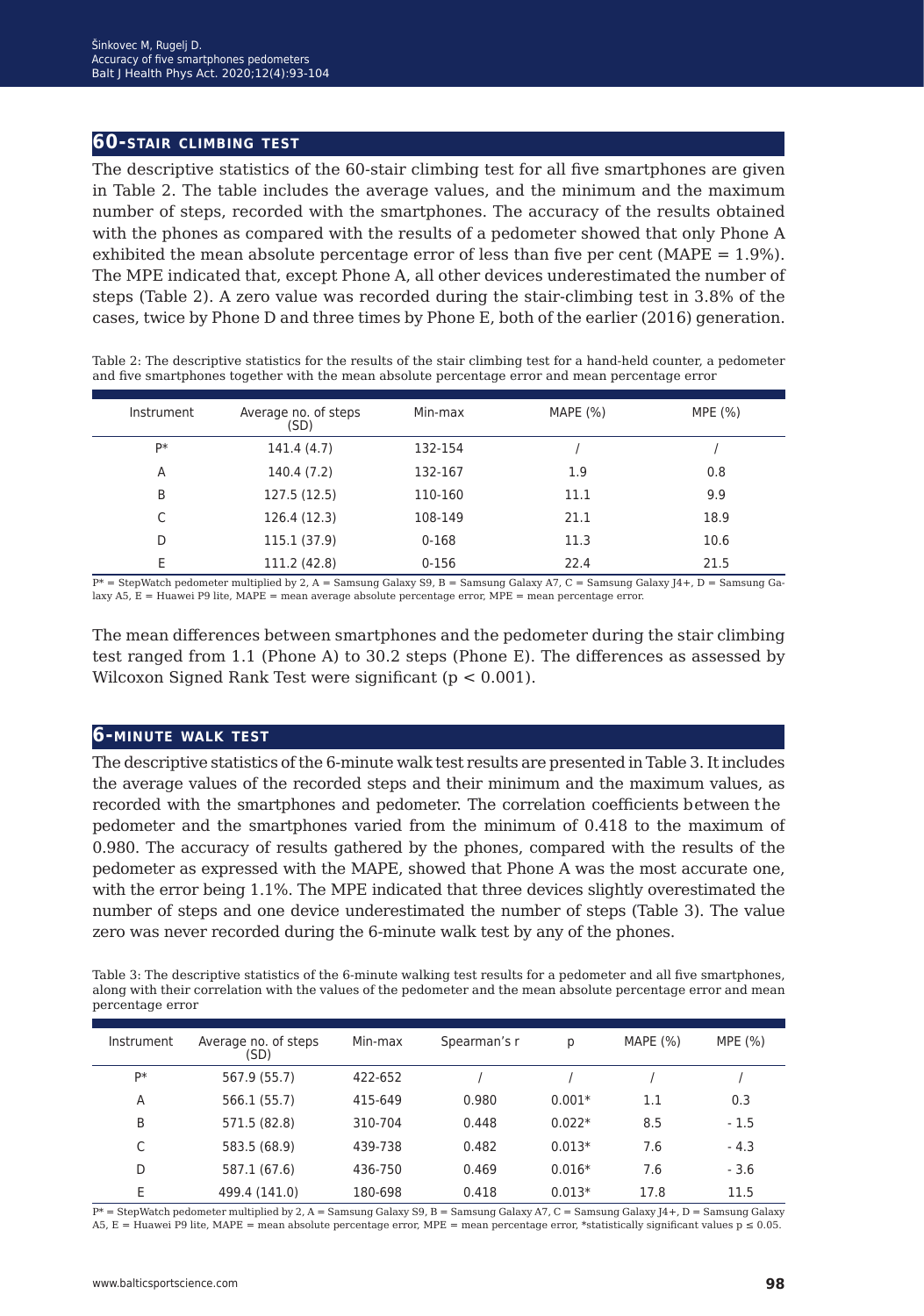The mean differences between smartphones and pedometer during 6-minutes walk test ranged from 1.8 of phone A to 68.4 steps for phone E. Also the 95% limits of agreement largely varied between the smartphones and were between 19.1 and -15.6 steps for phone A and 345.1 and -208.3 steps for phone E (Figure 1).



Fig. 1. Bland-Altman plots of step counts during 6-minute walk test comparing five smartphones and the pedometer as criterion (gold standard). The lines represent the mean difference and its 95% limits of agreement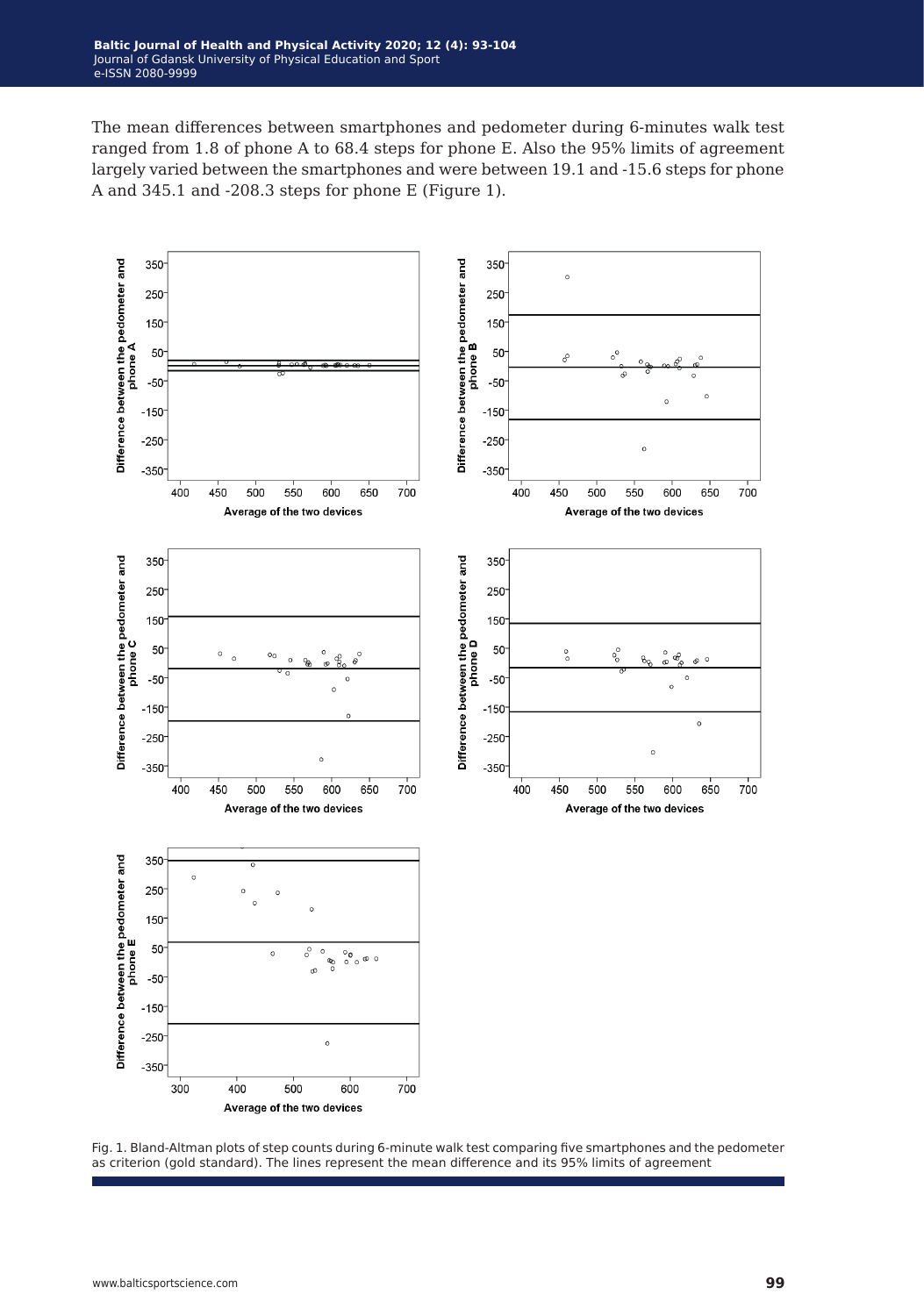## **discussion**

The purpose of this study was to compare the results of five smartphones with the installed S Health application to the results recorded with a StepWatch pedometer during short and long-distance walking and climbing and descending stairs. This is the first study comparing the step-counting results using the updated S Health application in five different smartphones. The S Health application was pre-installed on three recent Samsung models, whereas it had to be installed manually in the two phones of the 2016 generation (one Samsung and one Huawei). The results showed that Smartphone A was the most accurate, with excellent correlation to the pedometer, the lowest MAPE and the narrowest limits of agreement, while correlations of other phones were weak in all three testing conditions, and the MAPE was higher than 5%. The error rate of Phone A was close to acceptable 5% [13] even at a short distance, while all the other phones exhibited errors exceeding this value in all three test conditions.

In our study, manual step counting was used to determine the criterion validity of step watch for walking on level ground and on stairs. The measurement error was 1.9% and 2.28%, respectively and was well below the acceptable predetermined 5% error [13]. Our results are in agreement with previous validity reports. Leong and Wong [17] determined the accuracy of the Yamax Digiwalker CW-700 (Yamasa Tokei Keik Co., Ltd Japan, Tokyo) pedometer to be 2.2% as compared to manual counting of steps during five different walking speeds on a treadmill. In contrast, Orr et al. [13] reported an even lower error (0.7%) in comparison to manual step-counting.

The 20-step test was, in addition to validation of the StepWatch pedometer, also used to evaluate the accuracy of smartphone pedometers at very short distances. In free living conditions, this is similar to walking indoors from room to room, for which the regularity of steps could be lesser. In the 20-step test, the most accurate smartphone was device A with 5.8% of MAPE. The results support the previously obtained results by Orr et al. [13] which reported errors (MAPE) higher than five per cent for all step-counting applications in comparison to manual step-counting during the 20-step test. During the 20-step test, some devices even recorded zero step counts; these were recorded 34 times (i.e., in 26.2% of all measurements). The exception was Phone A, which did not display a zero value in any of the 26 measurements. Orr et al. [13] also reported measurements in which the devices did not detect any steps, although the settings and data acquisition methods never changed. This could decrease the accuracy of the free-living measurements when the number of steps is recorded throughout the day, as daily life mainly consists of numerous outbursts of short activities either at home or in the office.

In contrast to the 20-step test, during the 6-minute walk test, a zero-step value was not recorded. The results indicate that, for most smartphones, a higher number of steps is needed for the application to start counting. Generally, our results showed that the accuracy of smartphones increase with the increasing number of steps and thus with longer measuring times. In the 6-minute walk test, all of the assessed smartphones displayed significant correlations to the pedometer  $(r = 0.981 - 0.418)$ , and their errors decreased as well as the limits of agreement. Of the five assessed phones, Phone A had the highest correlation to the pedometer counts ( $r = 0.981$ ), the smallest error (MAPE 1.9%), and the narrowest limits of agreement. All other phones showed higher errors ranging from 8.5 to 17.8%. As stated earlier, Orr et al. [13] accepted the five per cent error as a cut-off value in their research although some researchers reported the acceptable level of error up to ten per cent [29, 30]. A low acceptable error is especially important when recording in free-living conditions, and it relates to the 2018 guidelines for PA of American College of Sports Medicine [2, 3] that states that every minute of physical activity counts [31].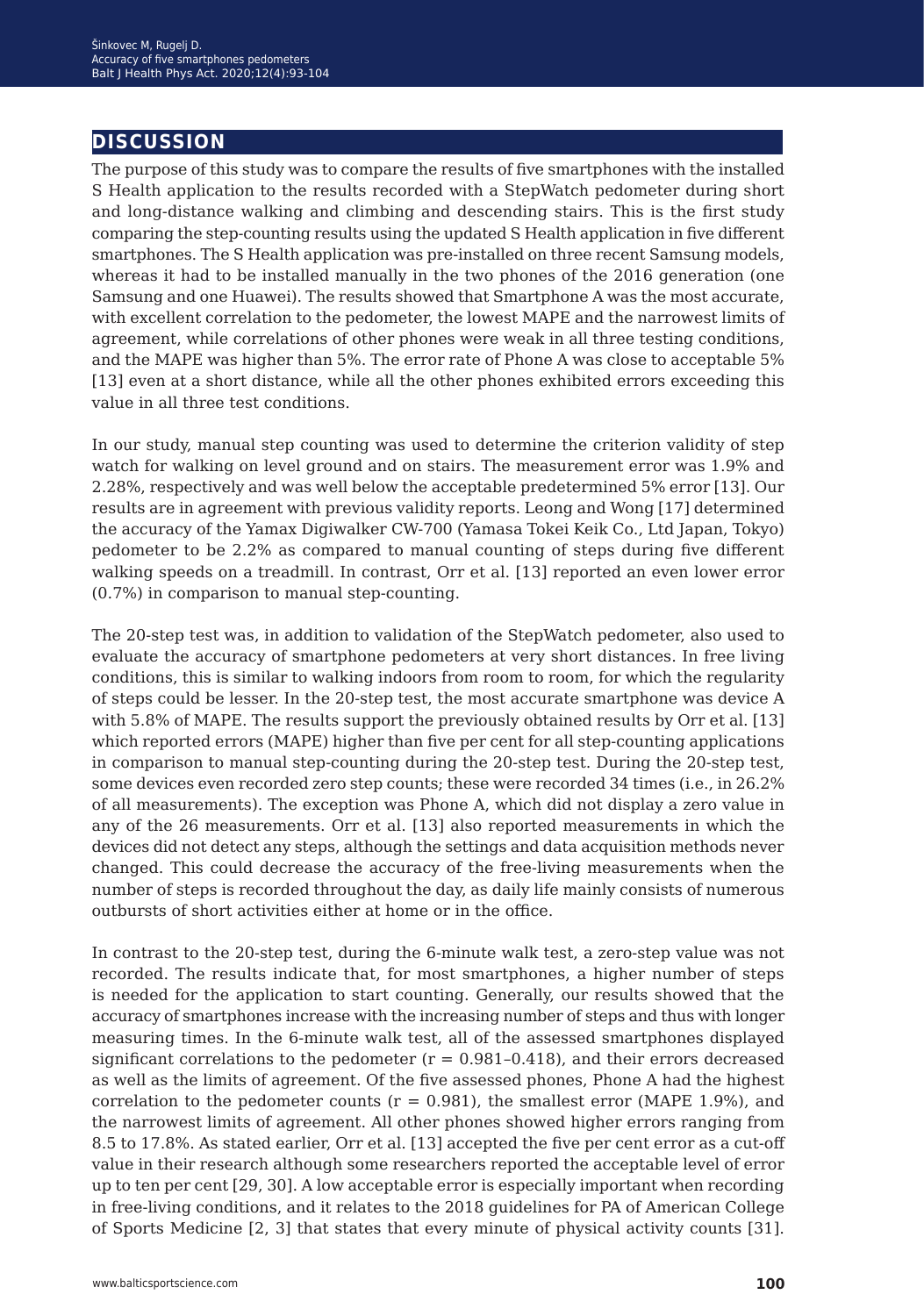Therefore, sufficiently high accuracy of the recording devices is required to be able to monitor short bursts of activity, since in real life measurements the situations occur in which a person is engaged in numerous short walking distances (walking indoors, going from room to room). These results may assist in decision making for future free-living designed monitoring of daily steps in which a cumulative result may be a sum of several short and very short bursts of activity. This could be especially the case in frail elderly persons or persons with chronic neurological conditions.

In addition to level walking, real-life situations also require stair climbing. The results of our study indicate a systematically low accuracy with large errors for all tested smartphones. Furthermore, during the stair-climbing test, zero values were recorded five times, twice with Phone D and three times with Phone E, which were both the phones of the 2016 generation. Phone A was the only one in which the error of the 60-stair climbing test was very low ( $MAPE = 1.9\%$ ). There are few research reports assessing smartphone accuracy during stair climbing. Previous reports consistently showed increased error, specifically decreased accuracy of pedometers [13] as well as smartphone pedometers [13, 16].

Phone A was also the only phone in which the error of the 6-minute walk test was smaller than five per cent (MAPE =  $1.1\%$ ) and had the smallest error in the 20-step test (MAPE = 5.8%). Leong and Wong [17] calculated the measurement errors to range between 16% and 18% for phone applications, in comparison to the measurements of a pedometer. That is in agreement with the present results for the remaining four (B–E) smartphones assessed in our study.

Accuracy can be evaluated with different statistical methods that provide complementary information [27]. In our study, four methods were used (Spearman's rank correlation coefficient, MAPE, MPE and Bland-Altman plots). The results of all three statistical methods consistently showed that Phone A (Samsung Galaxy S9) was the most reliable smartphone assessed, followed by B (Samsung Galaxy A7), C (Samsung Galaxy J4+), D (Samsung Galaxy A5), and E (Huawei P9 lite). According to our data, the accuracy of the S Health pedometer application together with the smartphone differed depending on the date of release of the model; the price range as well might influence the accuracy of the obtained measurements. Phone A (higher price range) exhibited significantly smaller errors in all tests and had a higher correlation to the pedometer as compared to the phones of a lower price range, while the results of Phone C (lower price range) were quite comparable with Phone B (middle price range).

The other studies that assessed the reliability and validity of the S Health pedometer application differ in various features. The first research that studied the validity of the step counting application S Health was carried out using a treadmill [14]. Their results showed that the application was the most accurate during self-selected walking speeds, and the position of carrying the phones did not affect the results. More recent research [18] reported that the validity of the results depends on the position of the smartphone. During running, higher validity was obtained when the phones were placed on the arm or in the hand and during walking when the smartphone was placed on the waist. Our study additionally revealed that the application obtained different results when coupled with different devices. The MPE results indicated that during short distances, the results of smartphone step counting was consistently underestimated, while during longer walks only one phone (E) underestimated the number of steps. We can conclude that phones A–D are suitable for monitoring longer distances. While monitoring during free-living conditions during which persons are engaged in indoors activities for the majority of the time, only Phone A had a clinically acceptable percentage error. For research purposes,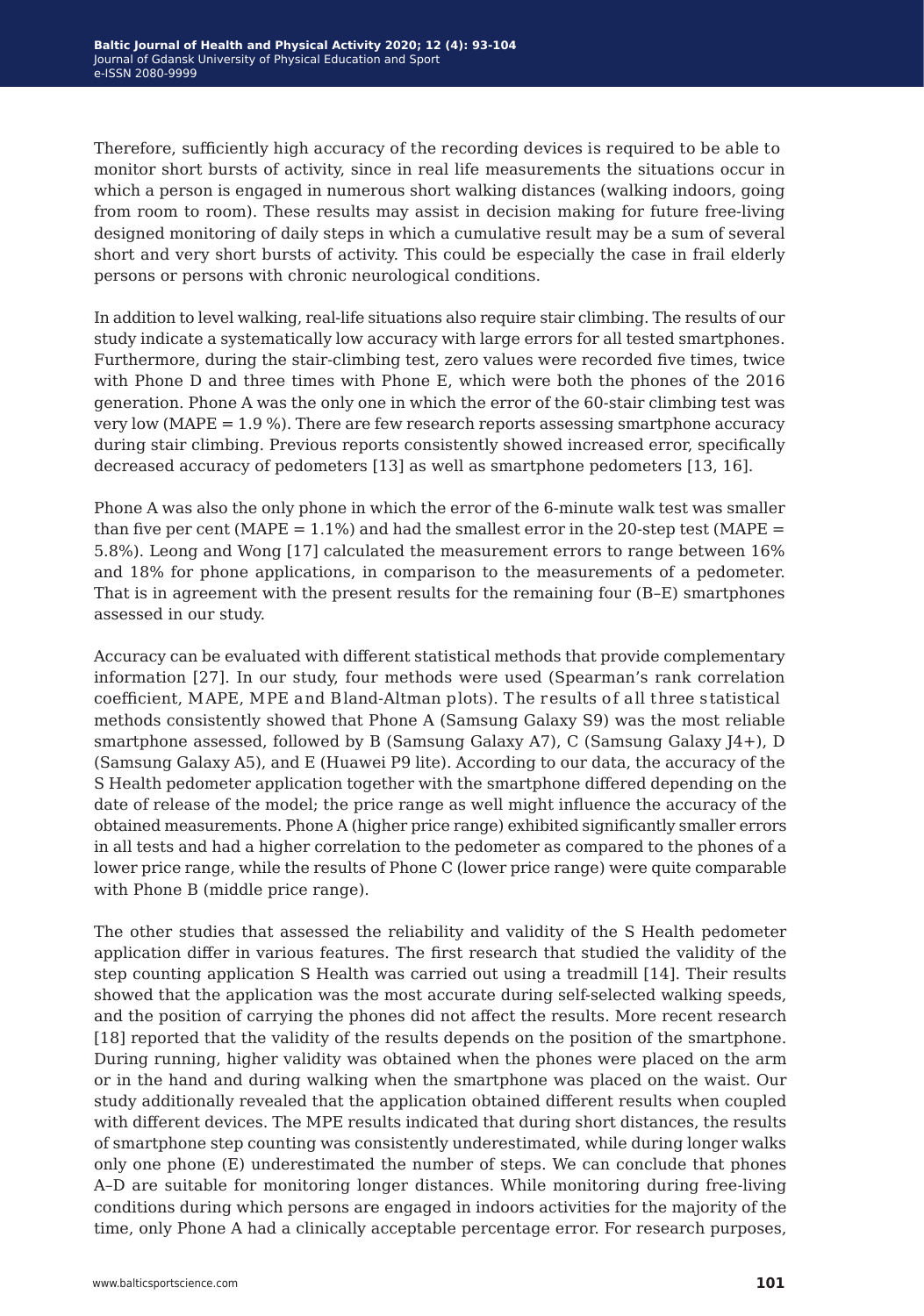the agreement to the gold standard, either pedometers or video, the errors of applications and devices should decrease, and further evaluations of newer devices are warranted.

The estimation of PA by means of pedometers could be clinically used for screening, tracking, and clinical decision making. However, persons with chronic conditions are likely to have situations with several short bursts of walking in real life. Therefore, the accuracy of pedometer application during short walks needs to be increased in order to be able to monitor whole day PA with smartphones in free-living conditions.

The differences between the results of the phones and a pedometer could be attributed to the phone sensors (type, model, or producer of the accelerometer sensor) that are different in different phone types and years of manufacture [17]. The second reason for the differences in the test results can be the consequence of different sensitivities for detecting steps, which is related to the detection of a vertical movement created while stepping [17]. The third reason could be in software settings of the accelerometer sensor and the settings of the operating system. It could also be assumed that the applications for counting steps are backed by different algorithms and hardware [32]. Regardless of the reason, the settings of the devices are mostly unaccusable by the user or researcher. Therefore, the accuracy of the devices need to be individually established against a gold standard before research use. Present results offer accuracy results for three recent and two older smartphones.

The limitations of our study are the relatively small number of involved participants, their narrow age group, and the limitation to only healthy adults. Additionally, in our study, the position of the phone during data acquisition was also different from the most common one. Carrying a phone in a belt bag probably does not represent the most common position of the phone that people most commonly use [13]. Therefore, to test the accuracy of measurements with smartphones and their applications should, in future, also include the other ways of carrying the phone. The accuracy of smartphones as a step-counting device needs to be tested across a range of everyday activities, with the inclusion of elderly persons with chronic conditions for whom slow walking with short distances could be expected, as well as for monitoring the intensity, volume, and progression of balancespecific exercises [33]. Additionally, it is of great importance to test different age groups, especially elderly ones, for whom PA monitoring in daily life can contribute to healthier lifestyles.

## **conclusions**

Samsung smartphones, with their step-counting application S Health, had different levels of accuracy of counting steps during self-selected walking speed and stair-climbing. Only the phone of the latest generation performed with acceptable accuracy in all three tested conditions. The accuracy compared to the pedometer increased as the number of steps or the duration of measurement increased for all phones. Accuracy was lower for all smartphones in stair climbing compared to level walking.

## **acknowledgement**

The authors acknowledge the financial support from the Slovenian Research Agency (research core funding No. P3-0388). The authors wish to thank the Janus Trade, which allowed us to use the five new smartphones of different generations and different price ranges.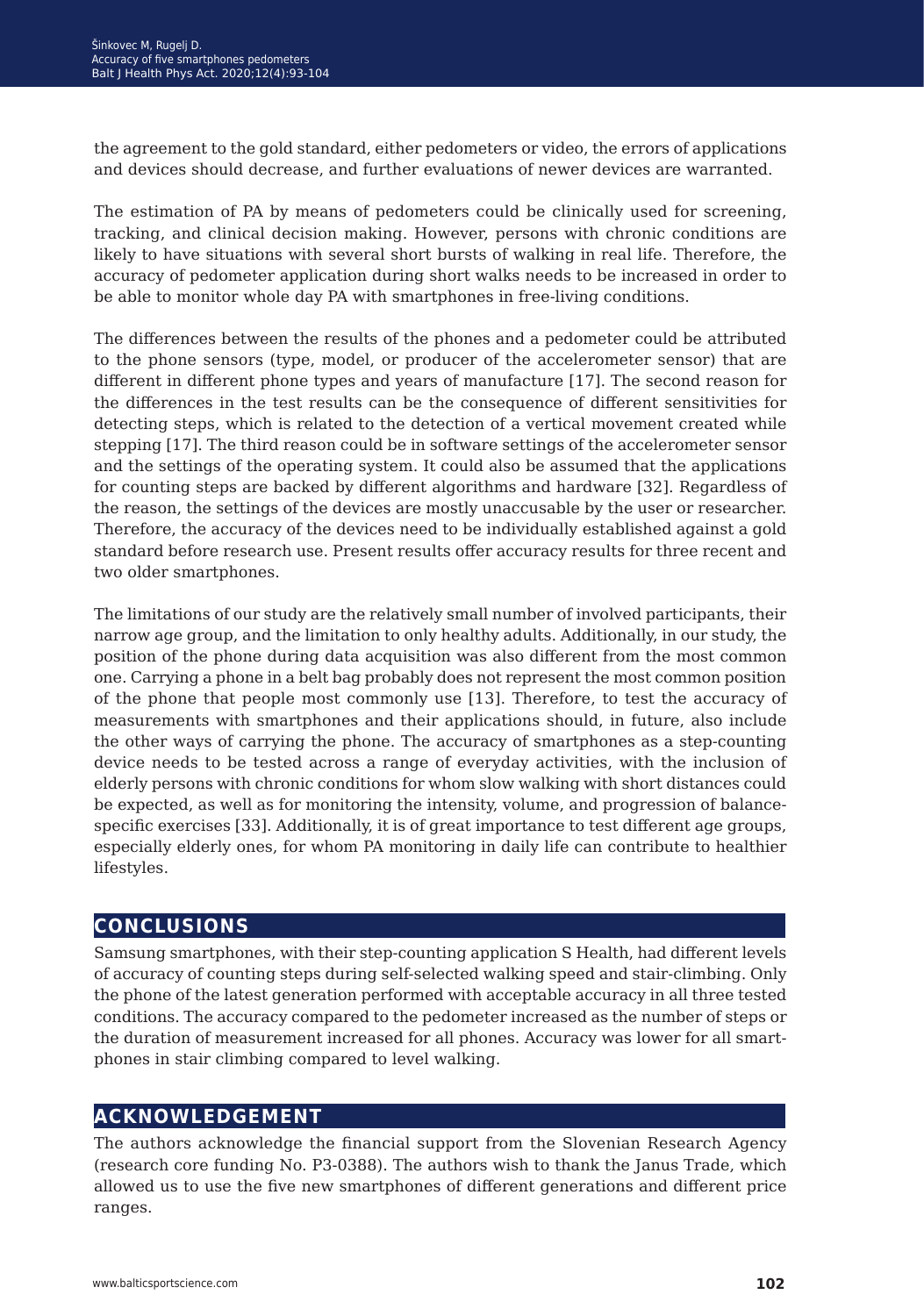#### **references**

- [1] Ding D, Lawson KD, Kolbe-Alexander TL. The economic burden of physical inactivity: a global analysis of major non-communicable diseases. Lancet. 2016;388(10051):1311-24. [https://doi.org/10.1016/S0140-6736\(16\)30383-X](https://doi.org/10.1016/S0140-6736(16)30383-X)
- [2] Piercy KL, Troiano RP, Ballard RM, et al. The physical activity guidelines for Americans. JAMA. 2018;320(19):2020- 2028. <https://doi.org/10.1001/ JAMA 2018.14854>
- [3] Stamatakis E, Straker L, Hamer M, et al. The 2018 physical activity guidelines for Americans: What's new? Implications for clinicians and the public. J Orthop Sport Phys Ther. 2019;49(7):487-490. <https://doi.org/10.2519/jospt.2019.0609>
- [4] Kraus WE, Janz KF, Powell KE, et al. Daily step counts for measuring physical activity exposure and its relation to health. Med Sci Sport Exe. 2019;51(6):1206-1212.<https://doi.org/10.1249/MSS.0000000000001932>
- [5] Omelan A, Podstawski R, Wziątek B, Merino-Marbán R, Romero-Ramos O. Physical activity levels of rural and urban seniors in the region of Warmia and Mazury in Poland. Balt J Health Phys Activ. 2017;9(4)74-88. [https://doi.](https://doi.org/10.29359/BJHPA.09.4.07.) [org/10.29359/BJHPA.09.4.07.](https://doi.org/10.29359/BJHPA.09.4.07.)
- [6] King A, Powel K, Kraus W. The US physical activity guidelines advisory committee report. Med Sci Sport Exe. 2019;51(6):1203-1205.<https://doi.org/10.1249/MSS.0000000000001946>
- [7] Hosseinpour M, Terlutter R. Your personal motivator is with you: a systematic review of mobile phone applications aiming at increasing physical activity. Sports Med. 2019;49(9):1425-1447. [https://doi.org/10.1007/s40279-019-01128-3](https://doi.org/10.1007/s40279-019-01128-3 )
- [8] Antos SA, Albert MV, Kording KP. Hand, belt, pocket or bag: Practical activity tracking with mobile phones. J Neurosci Methods. 2014;231(1):22-30. <https://doi.org/10.1016/j.jneumeth.2013.09.015>
- [9] Major MJ, Alford M. Validity of the iPhone M7 motion co-processor as a pedometer for able-bodied ambulation. J Sports Med. 2016;34(23):2160-2164. <https://doi.org/10.1080/02640414.2016.1189086>
- [10] Manohar CU, McCrady SK, Fujiki Y, Pavlidis IT, Levine JA. Evaluation of the accuracy of a triaxial accelerometer embedded into a cell phone platform for measuring physical activity. J Obes Weight Loss Ther. 2011;1(106):1-13. <https://doi.org/10.4172/2165-7904.1000106>
- [11] Bergman RJ, Spellman JW, Hall ME, Bergman SM. Is there a valid app for that? Validity of a free pedometer iPhone application. J Phys Act Health. 2012;9(5):670-6. <https://doi.org/10.1123/jpah.9.5.670>
- [12] Nolan M, Mitchell JR, Doyle-Baker PK. Validity of the Apple iPhone® /iPod Touch® as an accelerometer-based physical activity monitor: a proof-of-concept study. J Phys Act Health. 2014;11(4):759-769. [https://doi.org/10.1123/](https://doi.org/10.1123/jpah.2011-0336 ) [jpah.2011-0336](https://doi.org/10.1123/jpah.2011-0336 )
- [13] Orr K, Howe KS, Omran J et al. Validity of smartphone pedometer applications. BMC Res Notes. 2015;8(733):1-9. <https://doi.org/10.1186/s13104-015-1705-8>
- [14] Johnson M, Turek J, Dornfeld C, Drews J, Hansen N. Validity of the Samsung phone S Health application for assessing steps and energy expenditure during walking and running: Does phone placement matter? Digital Health. 2016;2(1):1-8. [https://]( https://doi.org/10.1177/2055207616652747) [doi.org/10.1177/2055207616652747]( https://doi.org/10.1177/2055207616652747)
- [15] Höchsmann C, Knaier R, Eymann J, Hintermann J, Infanger D, Schmidt-Trucksäss A. Validity of activity trackers, smartphones, and phone applications to measure steps in various walking conditions. Scand J Med Sci Sports. 2018,28(7):1818-1827.<https://doi.org/10.1111/sms.13074>
- [16] Akerberg A, Soderlund A, Linden M. Investigation of the validity and reliability of a smartphone pedometer application. Eur J Physiother. 2016;18(3):185-193. <https://doi.org/10.3109/21679169.2016.1174297>
- [17] Leong JY, Wong JE. Accuracy of three Android-based pedometer applications in laboratory and free-living settings. Jour Sports Med. 2017;35(1):14–21. <https://doi.org/10.1080/02640414.2016.1154592>
- [18] Beltran-Carrillo VJ, Jimenez-Loaisa A, Alarcon-Lopez M, Elvira JLL. Validity of the "Samsung Health" application to measure steps: A study with two different Samsung smartphones. J Sports Sci. 2019;37(7):788-794. [https://doi.org](https://doi.org/10.1080/02640414.2018.1527199 ) [/10.1080/02640414.2018.1527199](https://doi.org/10.1080/02640414.2018.1527199 )
- [19] Kocherginsky M, Huisingh-Scheetz M, Dale W, Lauderdale DS, Waite L. Measuring physical activity with hip accelerometry among US older adults: How many days are enough? PlosOne. 2017;12(1): e0170082. [https://doi.](https://doi.org/10.1371/journal.pone.0170082) [org/10.1371/journal.pone.0170082](https://doi.org/10.1371/journal.pone.0170082)
- [20] Ebara T, Azuma R, Shoji N, et al. Reliability of smartphone-based gait measurements for quantification of physical activity/inactivity levels. J Occup Health. 2017;59(6):506-512.<https://doi.org/10.1539/joh.17-0101-OA>
- [21] O`Connell S, Olaighin G, Quinlan LR. When a step is not a step! Specificity analysis of five physical activity monitor. PlosOne. 2017;12(1):1-14. <https://doi.org/10.1371/journal.pone.0169616>
- [22] Thomas S, Reading J, Shephard RJ. Revision of the physical activity readiness questionnaire (PAR-Q). Canadian J Sport Sci. 1992;17(4):338-345.
- [23] Shephard RJ. PAR-Q, Canadian home fitness test and exercise screening alternatives. Sports Med. 1988;5(3):185-95. <https://doi.org/10.2165/00007256-198805030-00005>
- [24] Juen J, Cheng Q, Schatz B. A natural walking monitor for pulmonary patients using mobile phones. J Biomed Health Inform. 2015;19(4):1399-1405.<https://doi.org/10.1109/JBHI.2015.2427511>
- [25] Capela NA, Lemaire ED, Baddour N. Novel algorithm for a smartphone-based 6-minute walk test application: algorithm, application development, and evaluation. J Neuroeng Rehabil. 2015;12(19):1-13. [https://doi.org/10.1186/](https://doi.org/10.1186/s12984-015-0013-9 ) [s12984-015-0013-9](https://doi.org/10.1186/s12984-015-0013-9 )
- [26] Hamilton DM, Haennel RG. Validity and reliability of the 6-minute walk test in a cardiac rehabilitation population. J Cardiopulm Rehabil. 2000;20(3):156-64. <https://doi.org/10.1097/00008483-200005000-00003>
- [27] Welk GJ, Bai Y, Lee JM, Godino J, Saint-Maurice PF, Carr L. Standardizing analytic methods and reporting in activity monitor validation studies. Med Sci Sports Exercise. 2019;51(8):1767-1780. [https://doi.org/10.1249/](https://doi.org/10.1249/MSS.0000000000001966 ) [MSS.0000000000001966](https://doi.org/10.1249/MSS.0000000000001966 )
- [28] Bland JM, Altman DG. Applying the right statistics: analyses of measurement studies. Ultrasound In Obstetrics & Gynecology 2003;22(1):85-93.<https://doi.org/10.1002/uog.122>